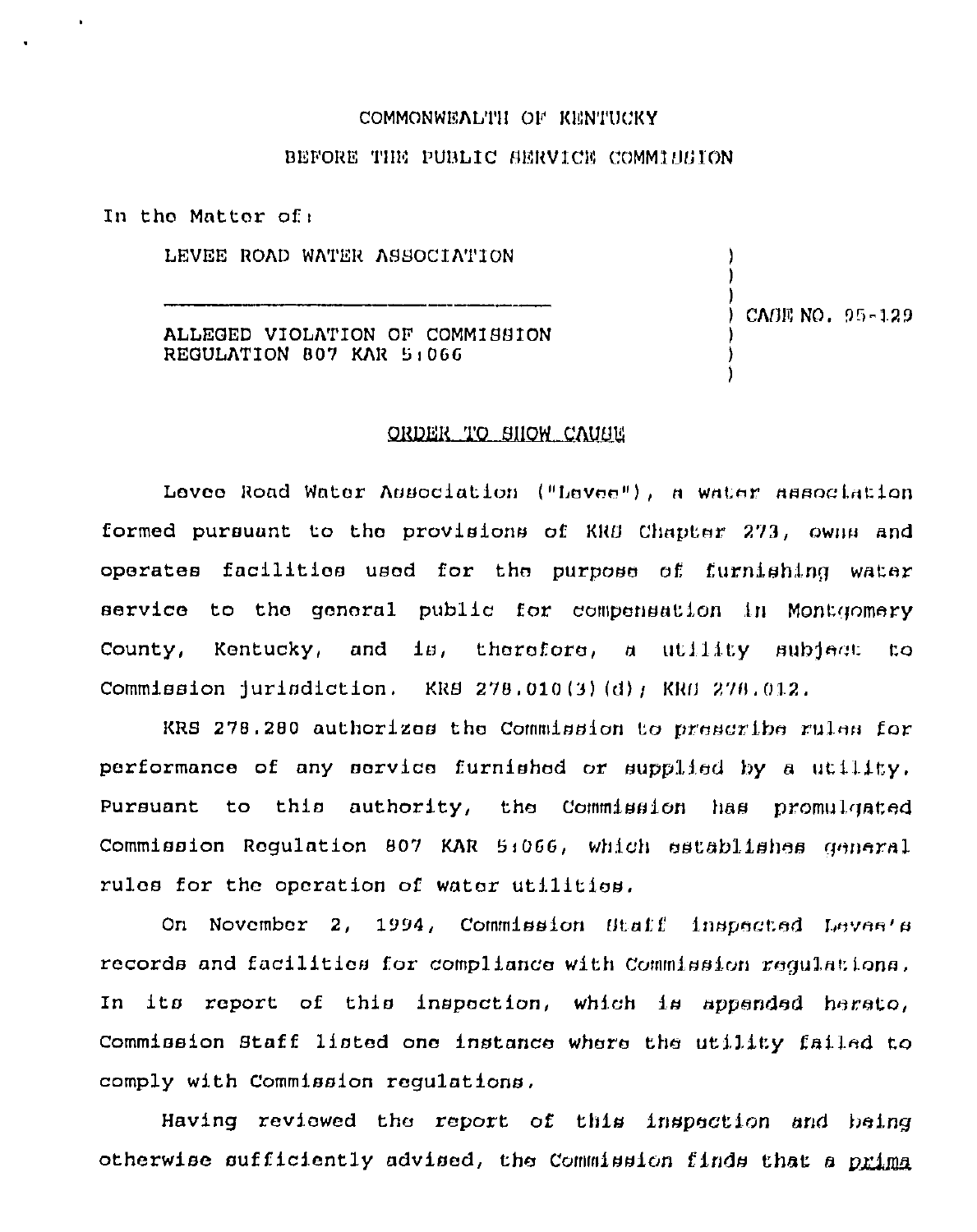facie showing has been made that Levee is in violation of Commission Regulation 807 KAR 5:066.

The Commission, on its own motion, HEREBY ORDERS that:

1. Levee shall appear before the Commission on June 1, 1995 at 10~00 a.m., Eastern Daylight Time, in Hearing Room <sup>2</sup> of the Commission's offices at 677 Comanche Trail, Frankfort, Kentucky, for the purpose of presenting evidence concerning the alleged violation of Commission Regulation 807 KAR 5:066, and of showing cause why it should not be subject to the penalties prescribed in KRS 278,990(lj for the alleged violation,

2, Levee shall submit to the Commission, within 20 days of the date of this Order, a written response to the allegation contained herein and to the contents of the Inspection Report.

3. The Utility Inspection Report of November 7, 1994, which is appended hereto, ie made part of the record of this proceeding.

4. Any motion requesting an informal conference with Commission Staff to consider the simplification of ieeuee or any other matters which may aid in the handling or disposition of this proceeding shall be filed with the Commission no later than 20 days from the date of this Order.

Done at Frankfort, Kentucky, this 5th day of April, 1995,

PUBLIC SERVICE COMMISSION Cha-rman  $\Delta \Omega$ 

Chairtnah'ommissioner

ATTEST;

Mith

Executive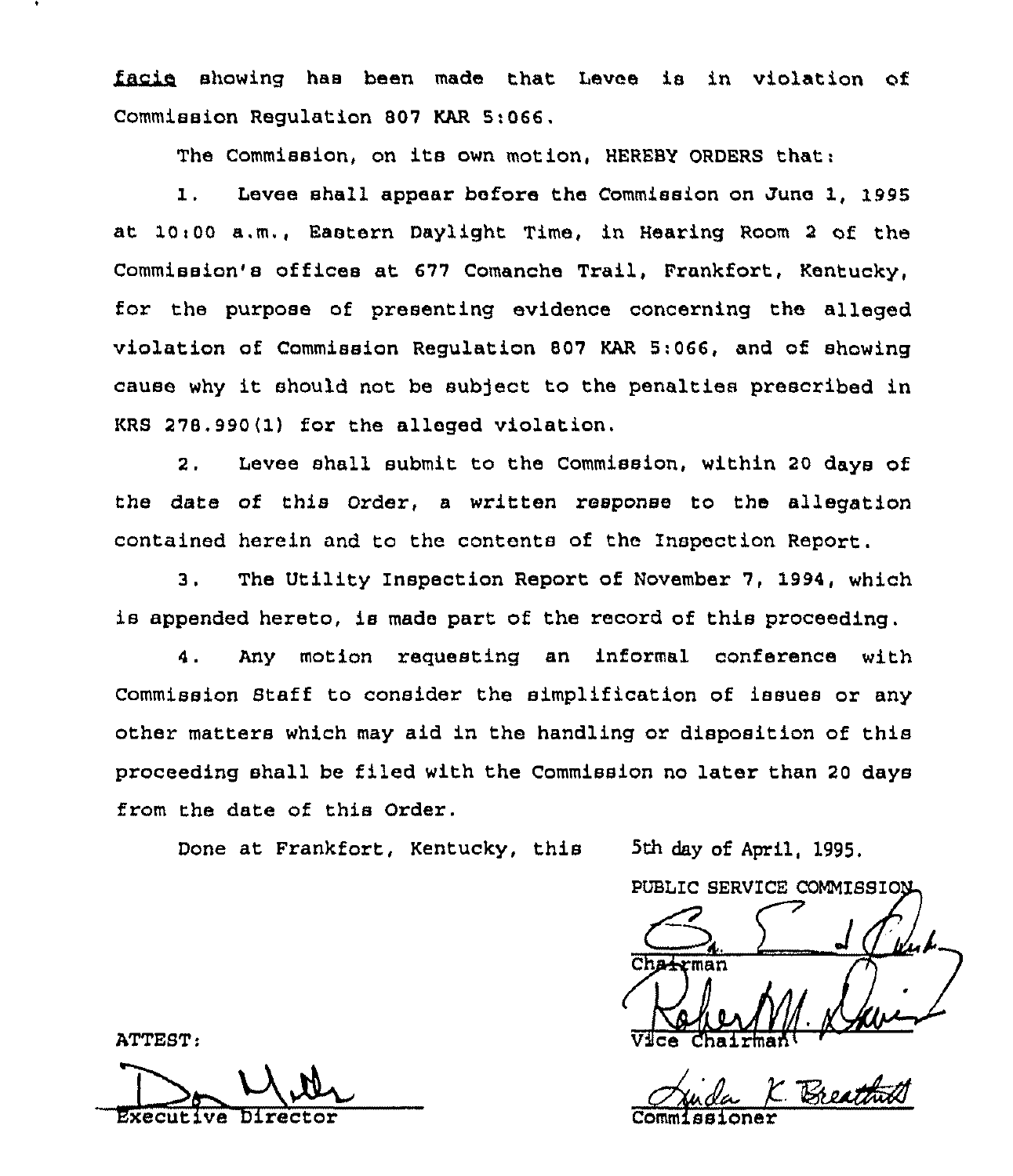AN APPENDIX TO AN ORDER OF THE KENTUCKY PUBLIC IN GASE NO. 95-129 DATRD April 5,

> Commonwealth of Kentucky Public Barvice Commission

## UTILITY INSPECTION REPORT

# Levee Road Water Association, Inc.<br>Mt. Sterling, Kentucky

Utility operations, utility maintenance, utility management and their effect on utility services are a primary concern of the Commission and this Division. Our ongoing inspection program is an expression of this concern. During eaoh inspection, I am stressing: (1) the importance of periodic testing of customers' (2) the importance of accounting for all water purchased and/or produced, (3) the need for surveillance of system operations and (4) the significance of good operating records.

The subject inspection was made November 2, 1994. The utility consists of a distribution system operating in Montgomery County, Kentucky. It has approximately <sup>508</sup> customers on its system. The utility representatives providing information and assistance during this inspection were Brenda Murphy and Margie Barnett of the Association.

The Association's facility operations and its office procedures were reviewed for compliance with the Kentucky Revised Statutes (KRS 278) and the Public Service Commission Regulations (807 KAR),

The following deficiency was noted:

The utility has approximately 122 meters which  $\mathbf{1}$ . need to be tested periodically to be in compliance with 807 KAR 5:066 Sec.16(1).